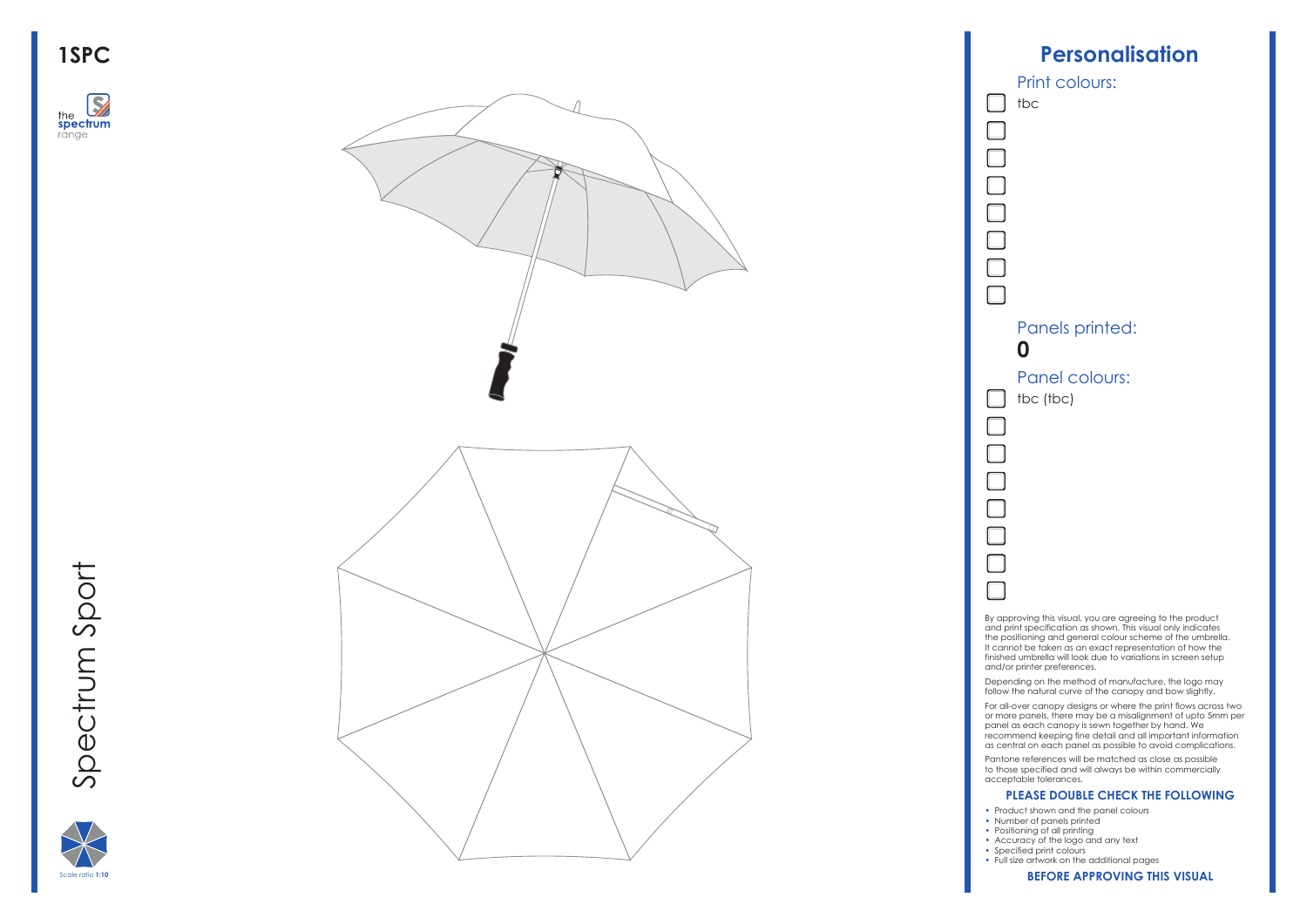**\* Please note that the logo may bow slightly as it follows the natural curve of the umbrella \***



**PRINT SIZE:** 000mm x 000mm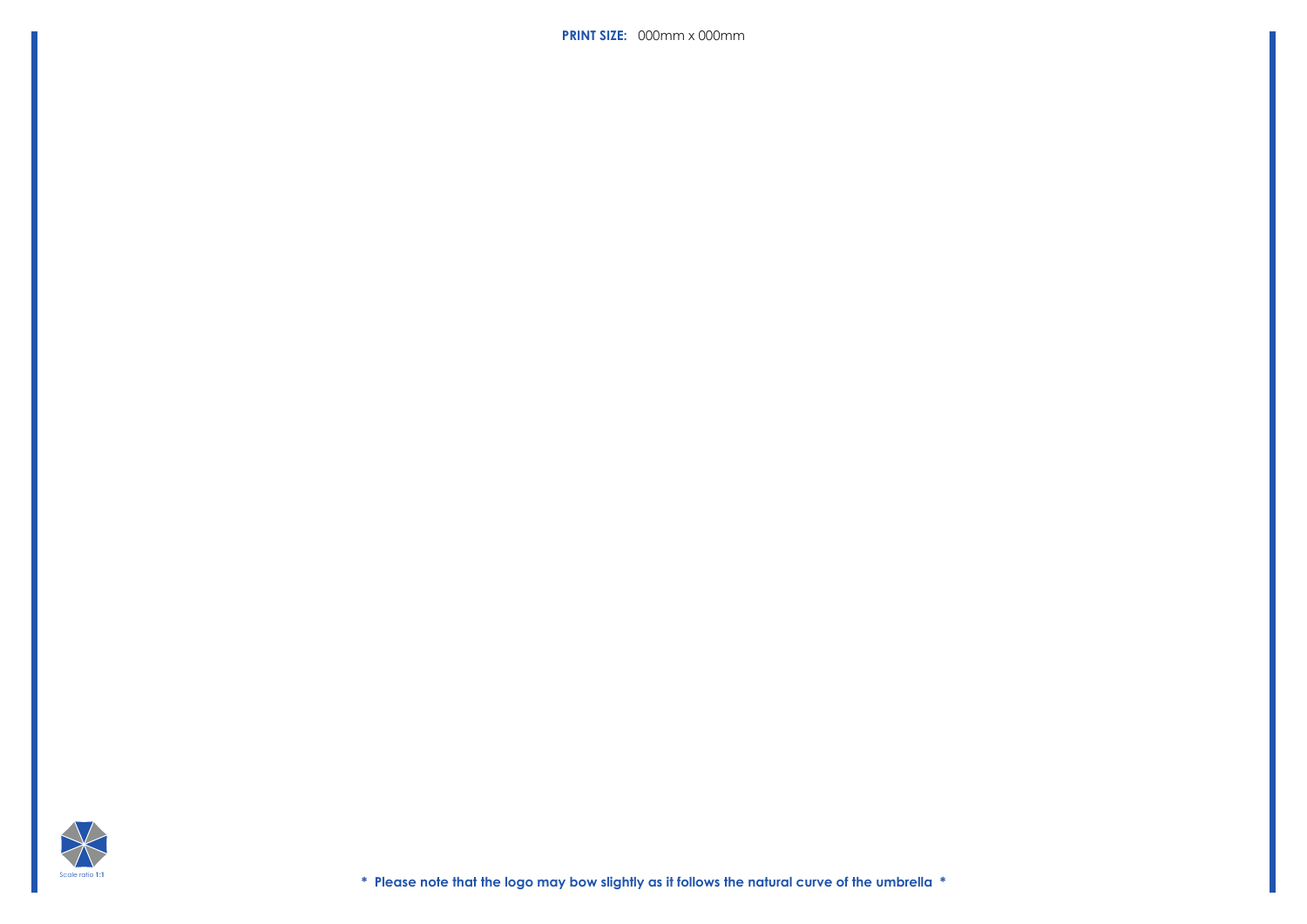